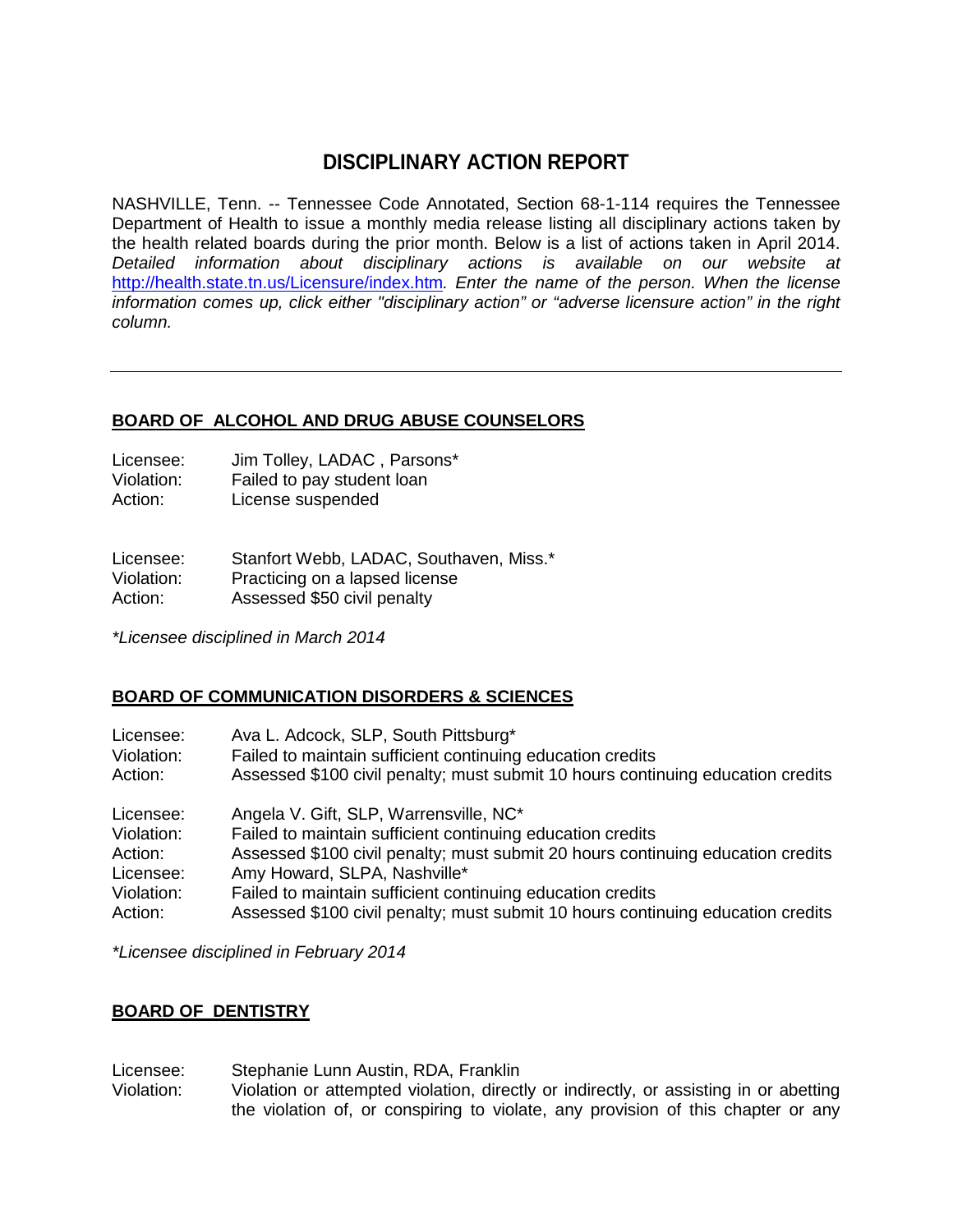lawful order of the board issued pursuant thereto or any criminal statute of the state of Tennessee

Action: License issued on probation to run concurrent with criminal probationary period

#### Licensee: Erica Henry, RDA, Oakland

- Violation: Violation or attempted violation, directly or indirectly, or assisting in or abetting the violation of, or conspiring to violate, any provision of this chapter or any lawful order of the board issued pursuant thereto or any criminal statute of the state of Tennessee
- Action: License issued on probation to run concurrent with criminal probationary period

#### Licensee: Itanzia Washington, RDA, Dyersburg

- Violation: Violation or attempted violation, directly or indirectly, or assisting in or abetting the violation of, or conspiring to violate, any provision of this chapter or any lawful order of the board issued pursuant thereto or any criminal statute of the state of Tennessee
- Action: License issued conditioned on maintenance of advocacy with Wellness Committee contract

#### **BOARD OF DISPENSING OPTICIANS**

- Licensee: Sherrie Button, (Unlicensed), Franklin<br>Violation: Engaging in the practice of dispen
- Engaging in the practice of dispensing optician without being licensed or expressly exempted by law
- Action: Assessed \$100 civil penalty
- Licensee: Rachael D. Earnest, DPO, Oakland\*
- Violation: Immoral, unprofessional or dishonorable conduct, to wit: performing any unethical conduct designed to, or likely to, deceive, defraud or harm the public; and failing to directly supervise and control an apprentice dispensing optician or student dispensing optician in performing any of the services which an apprentice or student is allowed to do under the provisions of T.C.A. §63-14-103 Action: License reprimanded

*\*Licensee disciplined in November 2012*

## **COUNCIL FOR HEARING INSTRUMENT SPECIALISTS**

Licensee: Rebekah J. Chaffin, HIS, Cleveland\* Violation: Failed to maintain sufficient continuing education credits Action: Assessed \$500 civil penalty; must submit ten hours continuing education credits Licensee: Thomas D. Falconbury, HIS, Columbia\*<br>Violation: Failed to pay Council Operations Fee Violation: Failed to pay Council Operations Fee<br>Action: Required to submit payment of Coun Required to submit payment of Council Operations Fee in the amount of \$300 within 90 days; assessed \$100 civil penalty Licensee: Andrew B. Hardy, HIS, Albany, MS\*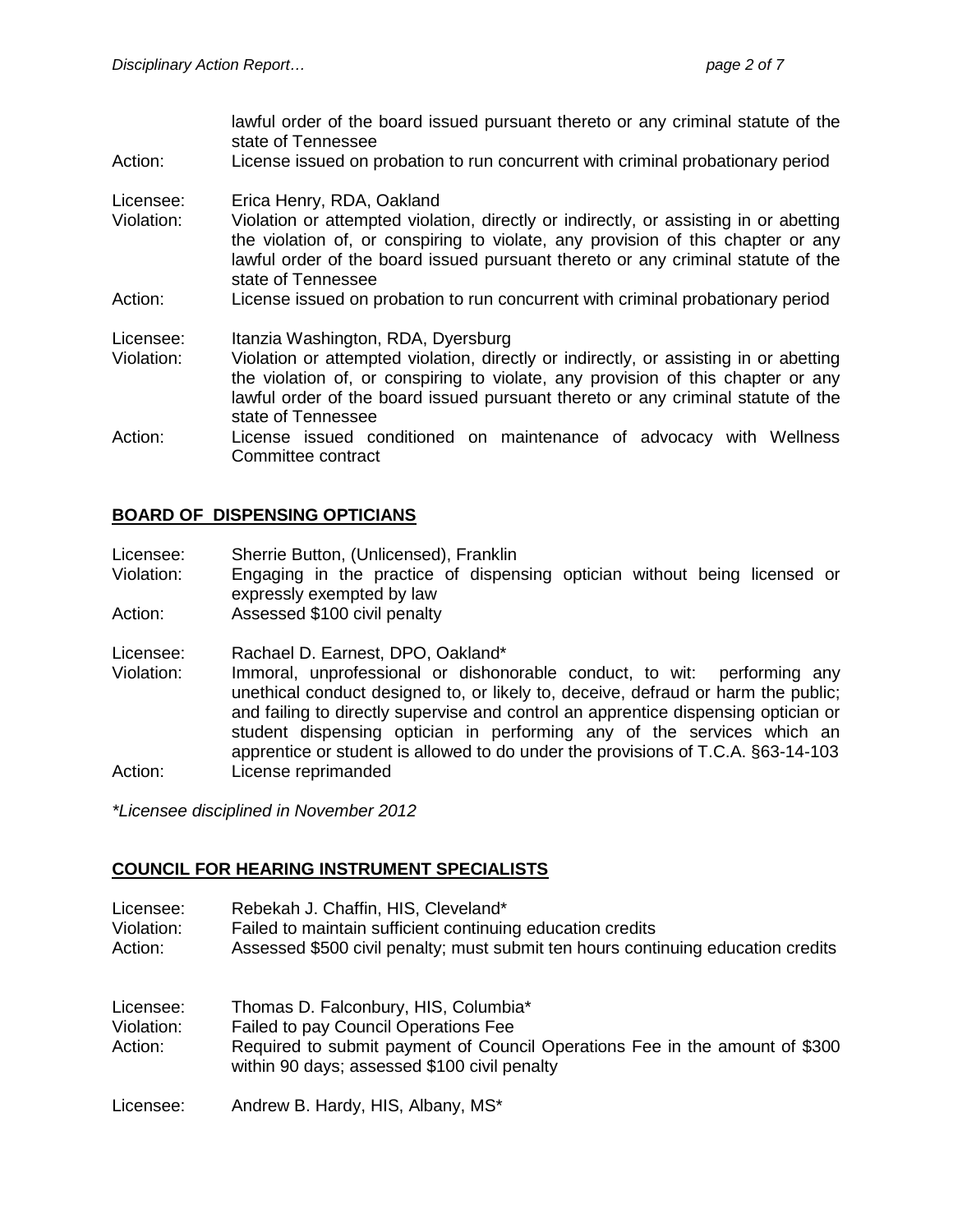| Violation: | Failed to maintain sufficient continuing education credits                      |  |  |  |  |
|------------|---------------------------------------------------------------------------------|--|--|--|--|
| Action:    | Assessed \$1,100 civil penalty; must submit 20 hours continuing education       |  |  |  |  |
|            | credits with two hours in Tennessee law                                         |  |  |  |  |
| Licensee:  | Parrish S. Harrell, HIS, Brentwood*                                             |  |  |  |  |
| Violation: | Failed to maintain sufficient continuing education credits                      |  |  |  |  |
| Action:    | Assessed \$750 civil penalty; must submit 15 hours continuing education credits |  |  |  |  |

*\*Licensee disciplined in February 2014*

# **BOARD OF MASSAGE LICENSURE**

- Licensee: Marlene M. (Ward) Frame, LMT, Nashville\*
- Violation: Failed to obtain the required continuing education credit hours; failed to consistently maintain and improve professional knowledge and competence, striving for professional excellence through regular assessment of personal and professional strengths and weaknesses and through continued education training; and guilty of fraud in the practice of massage or fraud or deceit in the licensee's admission to the practice of massage
- Action: License issued conditioned upon obtaining 25 additional continuing education credit hours; assessed \$1,650 civil penalty

*\*Licensee disciplined in February 2014*

## **BOARD OF MEDICAL EXAMINERS**

- Licensee: Dustin Clark, MD, Gray
- Unprofessional, dishonorable or unethical conduct; conviction of a felony, conviction of any offense under state or federal laws relative to drugs or the practice of medicine; and disciplinary action taken by the state of Ohio
- Action: License issued conditioned upon maintaining compliance with a lifetime contract with the Tennessee Medical Foundation
- Licensee: Ronald Alan Greeno, MD, Brentwood
- Violation: Prerequisite based on lengthy absence from the clinical practice of medicine
- Action: Restricted license granted with restriction to the practice of administrative medicine with no direct patient care

## **MEDICAL LABORATORY BOARD**

- Licensee: Shirley Carr, Med Lab Technician-General, Monterey
- Violation: Providing professional services while mentally incompetent, or under the influence of alcohol, a narcotic, or other controlled, dangerous substance that is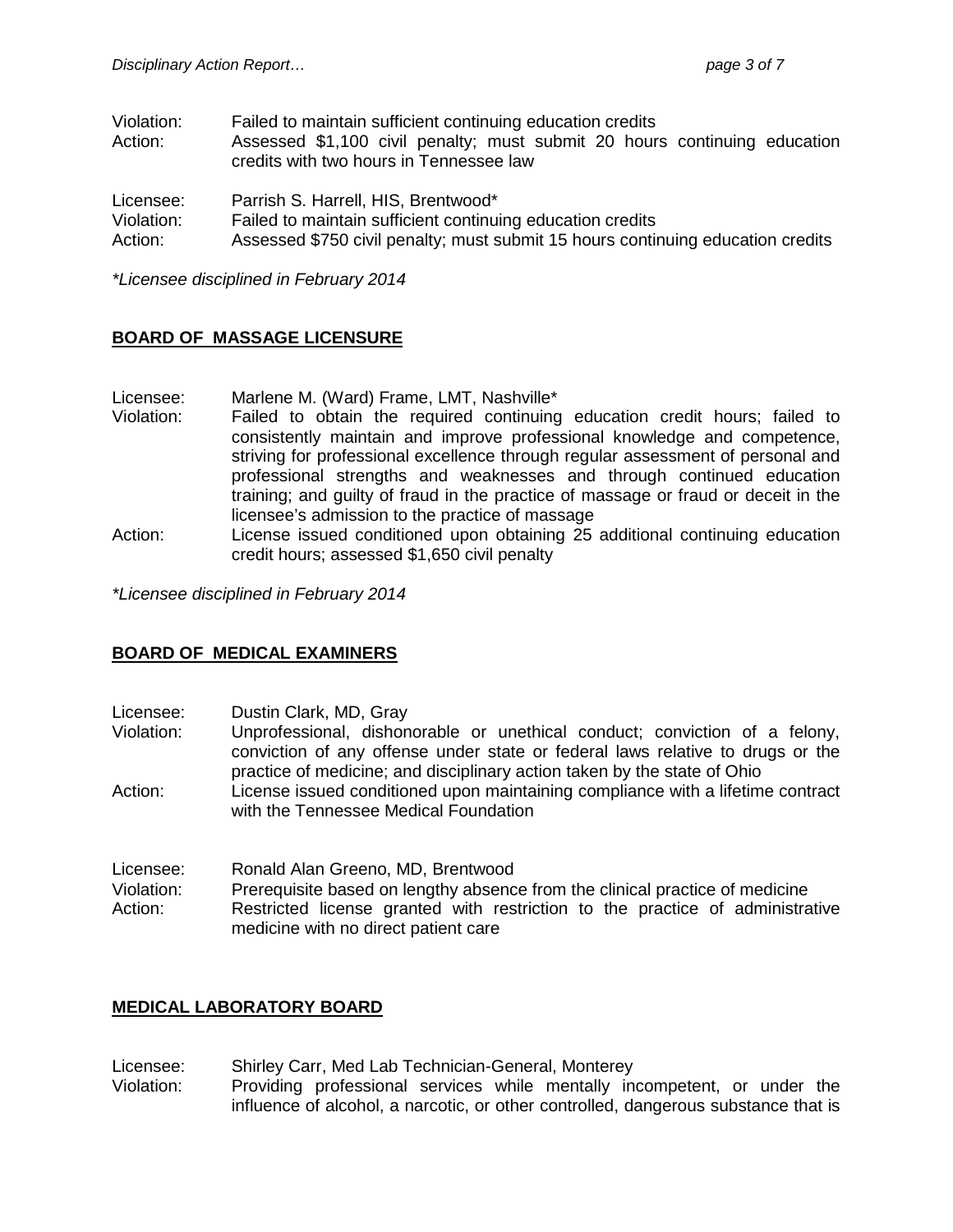in excess of therapeutic amounts or without valid medical indication Action: License revoked for not less than one year; assessed costs not to exceed \$5,000

Licensee: James W. Green, Med Lab Technologist-General, Talbott<br>Violation: Providing professional services while mentally incomp

- Providing professional services while mentally incompetent, or under the influence of alcohol, a narcotic, or other controlled, dangerous substance that is in excess of therapeutic amounts or without valid medical indication
- Action: License revoked for not less than one year; assessed costs not to exceed \$5,000

| Licensee:  | Brett A. Norrod, Med Lab Technician - General, Maryville                                                                |
|------------|-------------------------------------------------------------------------------------------------------------------------|
| Violation: | Conviction of a felony or of any crime involving moral turpitude under the laws of<br>any state or of the United States |
| Action:    | License revoked for not less than one year; assessed costs not to exceed<br>\$5,000                                     |

#### **BOARD OF NURSING**

| Licensee:  | Laurie D. Burdick, RN, Germantown          |
|------------|--------------------------------------------|
| Violation: | <b>Violation of Board Order</b>            |
| Action:    | Stay of revocation lifted; license revoked |
| Licensee:  | Bobbie Jo Bush, RN, Memphis                |
| Violation: | <b>Violation of Board Order</b>            |
| Action:    | Stay of revocation lifted; license revoked |
| Licensee:  | Mallorie Butcher, RN, Cordova              |
| Violation: | <b>Violation of Board Order</b>            |
| Action:    | Stay of revocation lifted; license revoked |
| Licensee:  | Cheryll Culver, RN, Harrison               |
| Violation: | Failed to pay student loan                 |
| Action:    | License suspended                          |
| Licensee:  | Jennifer Davis, RN, Franklin               |
| Violation: | <b>Violation of Board Order</b>            |
| Action:    | Stay of revocation lifted; license revoked |
| Licensee:  | Amber Driver, RN, Beech Grove              |
| Violation: | <b>Violation of Board Order</b>            |
| Action:    | Stay of revocation lifted; license revoked |
| Licensee:  | Timothy G. Forsythe, RN, Dayton            |
| Violation: | <b>Violation of Board Order</b>            |
| Action:    | Stay of revocation lifted; license revoked |
| Licensee:  | Susan K. Gibbons, RN, Telford              |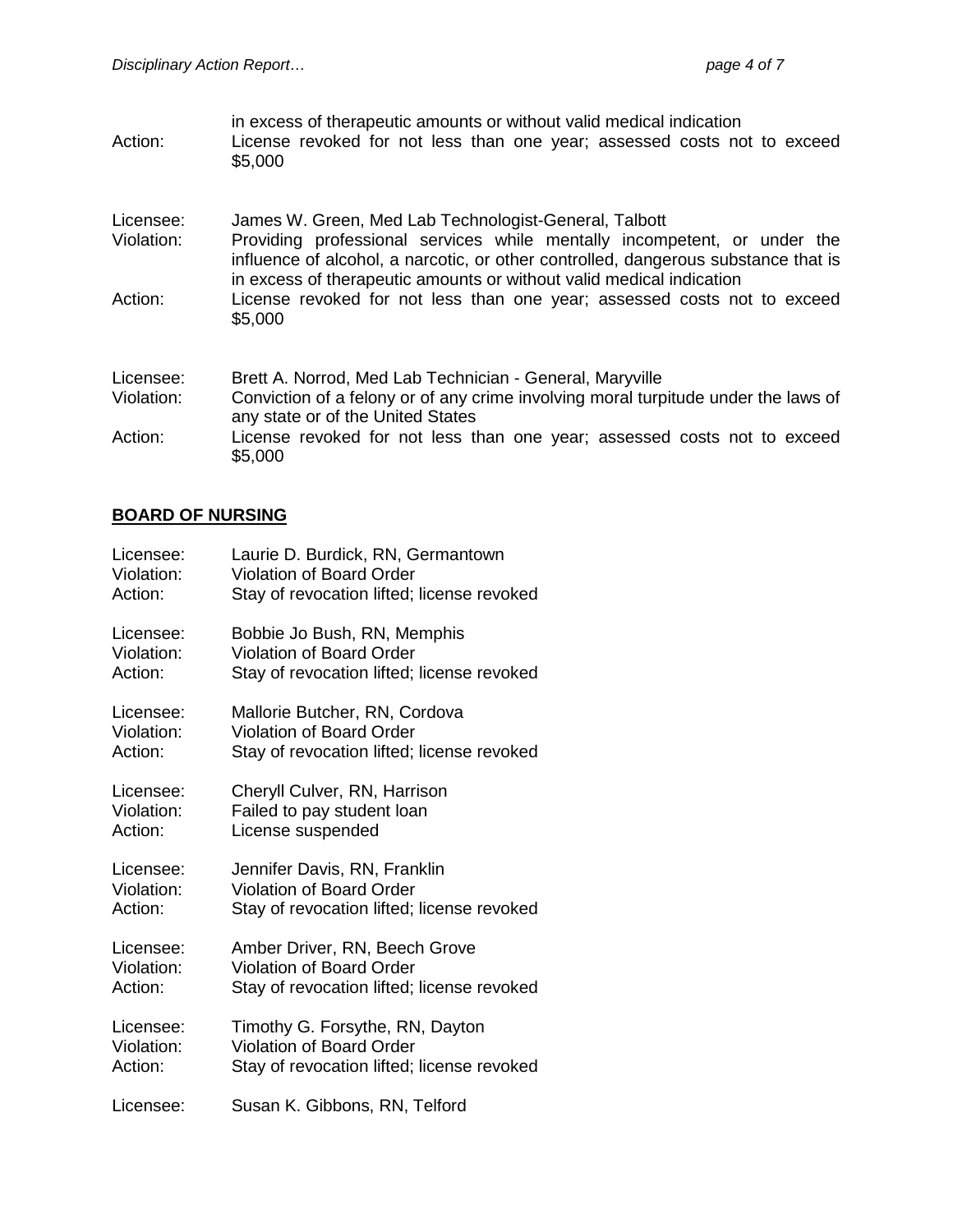| Violation: | <b>Violation of Board Order</b>            |
|------------|--------------------------------------------|
| Action:    | Stay of revocation lifted; license revoked |
| Licensee:  | Betty Sue Johnson, RN, Nashville           |
| Violation: | Violation of Board Order                   |
| Action:    | Stay of revocation lifted; license revoked |
| Licensee:  | Elunga King, RN, Knoxville                 |
| Violation: | Failed to pay student loan                 |
| Action:    | License suspended                          |
| Licensee:  | Kathryn J. Larson, RN, Nashville           |
| Violation: | Violation of Board Order                   |
| Action:    | Stay of revocation lifted; license revoked |
| Licensee:  | Rachel S. McWherter, RN, Jackson           |
| Violation: | <b>Violation of Board Order</b>            |
| Action:    | Stay of revocation lifted; license revoked |
| Licensee:  | William H. Nobles, RN, Sevierville         |
| Violation: | <b>Violation of Board Order</b>            |
| Action:    | Stay of revocation lifted; license revoked |
| Licensee:  | Jamie Poston, RN, Bristol                  |
| Violation: | <b>Violation of Board Order</b>            |
| Action:    | Stay of revocation lifted; license revoked |
| Licensee:  | Angelia Raby, RN, Oak Ridge                |
| Violation: | Failed to pay student loan                 |
| Action:    | License suspended                          |
| Licensee:  | Chandra C. Rogers, RN, Bridgeport, AL      |
| Violation: | Violation of Board Order                   |
| Action:    | Stay of revocation lifted; license revoked |
| Licensee:  | Angela Shaffer, RN, Knoxville              |
| Violation: | <b>Violation of Board Order</b>            |

| Action: | Stay of revocation lifted; license revoked |  |  |
|---------|--------------------------------------------|--|--|
|         |                                            |  |  |

Licensee: Deborah Webb, LPN, Newport<br>Violation: Failed to pay student loan Violation: Failed to pay student loan<br>Action: License suspended License suspended

Licensee: Justin Young, RN, Blountville<br>Violation: Failed to pay student loan Violation: Failed to pay student loan<br>Action: License suspended License suspended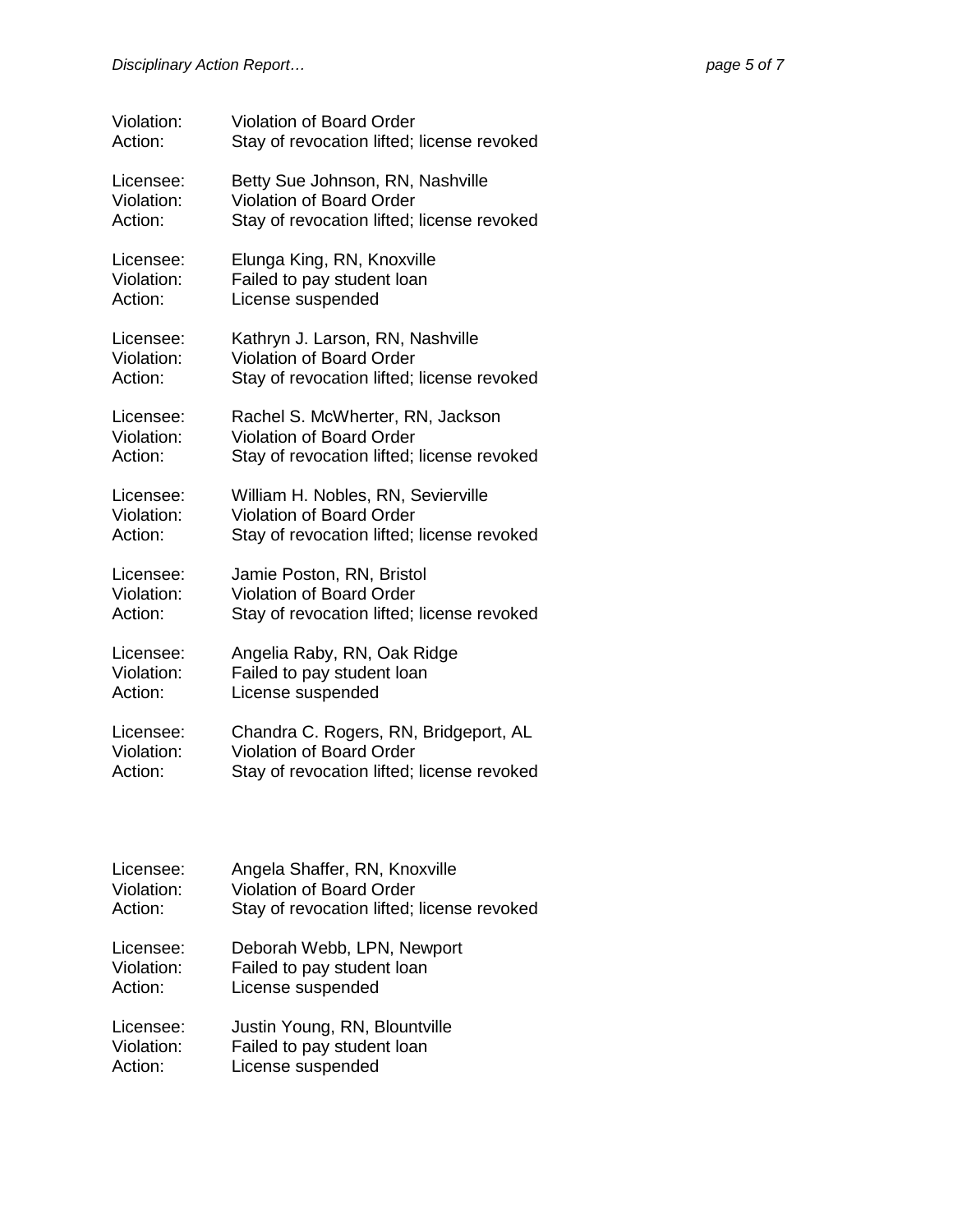# **BOARD OF VETERINARY MEDICAL EXAMINERS**

Licensee: Stacy R. Smith, DVM, Fayetteville

- Violation: Willful or repeated violation of any provisions of this chapter or any rules of the board; unprofessional or unethical conduct or engaging in practices in connection with the practice of veterinary medicine that are in violation of the standards of professional conduct in this section or prescribed by the rules of the Board; conduct reflecting unfavorably upon the profession of veterinary medicine; and has been convicted of any crime involving moral turpitude
- Action: License placed on probation for five years with terms; assessed \$500 civil penalty, plus costs

Licensee: Julia Lane Adams, DVM, Lebanon

Violation: Violation of T.C.A. §63-12-124, to wit: unprofessional conduct, as defined by board Rule 1730-01-.13

Action: License reprimanded; assessed \$500 civil penalty, plus costs

#### **DIVISION OF EMERGENCY MEDICAL SERVICES**

Licensee: Joey Lynn Jackson, EMT-P, Bartlett

- Violation: Making false statements or representation, being guilty of fraud or deceit in obtaining authorization; making false or materially incorrect or inconsistent entries in any patient records or in the records of any ambulance service, health care facility, school, institution or other work place location; failure to report patient care which accurately reflects the evaluation and treatment of each patient; performing or attempting emergency care techniques or procedures without proper permission, license, certification, training, medical direction, or otherwise engaging in unethical practices or conduct; engaging in acts of dishonesty which relate to the practice of emergency medical care; accepting and performing, or attempting to perform, professional responsibilities which the licensee knows, or has reason to know, he is not competent to perform; and willfully failing to file a report or record required by state or federal law, or willfully impeding or obstructing such filing, or inducing another person or licensee to do so.
- Action: License suspended for two years to be followed by probation with terms, plus costs

Licensee: Derick L. Maxwell, EMT-IV, Atoka<br>Violation: Failed to pay student loan

Failed to pay student loan

Action: License suspended

Licensee: Professional Medical Transport – Shelby County

Violation: Making false statements or representation, being guilty of fraud or deceit in obtaining authorization; making false or materially incorrect or inconsistent entries in any patient records or in the records of any ambulance service, health care facility, school, institution or other work place location; performing or attempting emergency care techniques or procedures without proper permission, license, certification, training, medical direction, or otherwise engaging in unethical practices or conduct, to wit: Standard – Safeguards. a